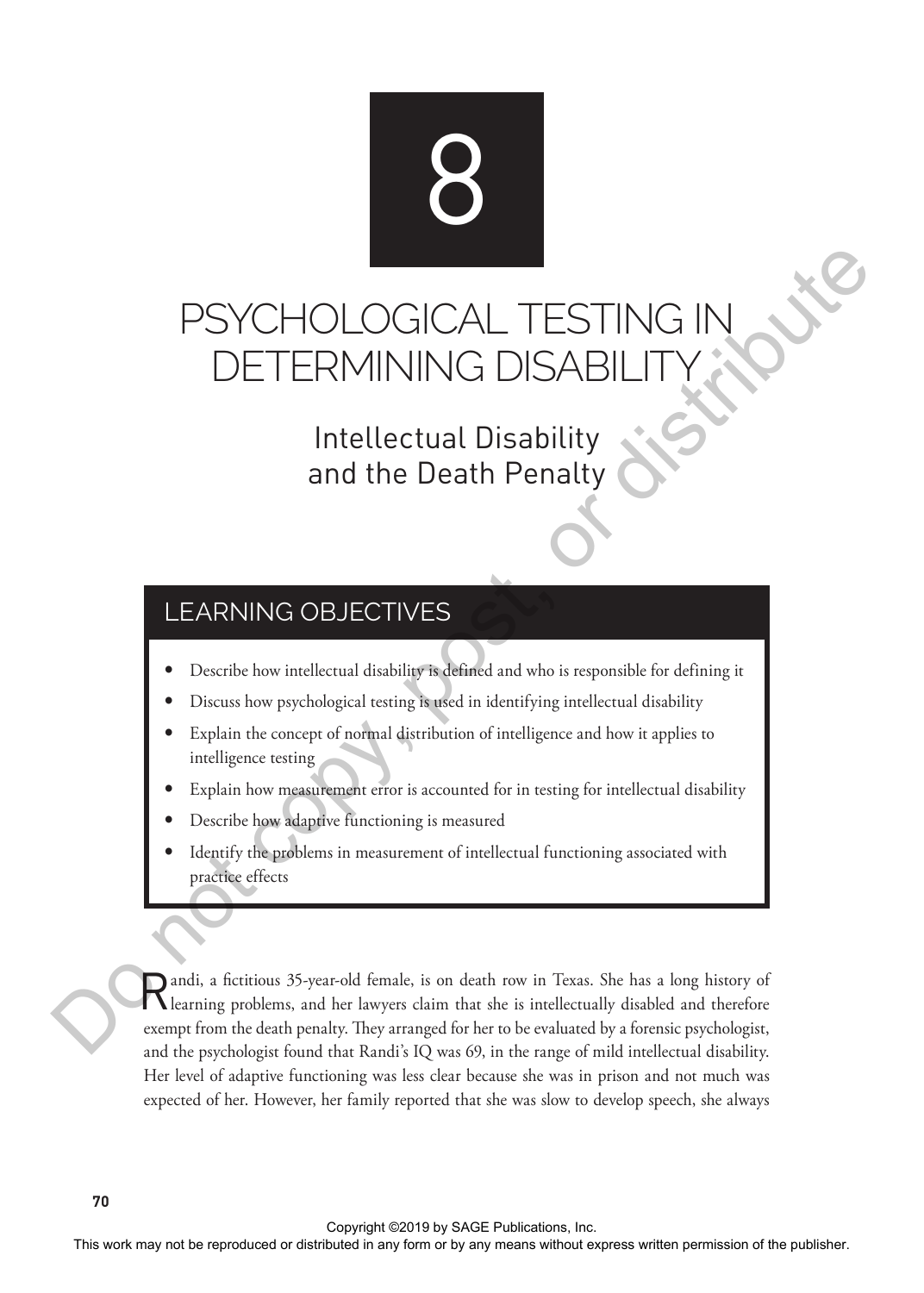had difficulty communicating with others, and she received special education services since early elementary school. She could read and write but not very skillfully. The psychologist determined that Randi likely had deficits in adaptive functioning and that a diagnosis of intellectual disability was warranted. Randi was also evaluated by a psychologist for the state, and he found she had low intellectual functioning but did not meet diagnostic criteria for intellectual disability. She obtained an IQ score of 71 and she seemed to function much like other inmates, without needing any special help. Her case is going to be heard soon, and it is not clear what the court will decide.

Randi's case is an extreme example of a much more ordinary concern, how to determine if someone has a disability. The determination is very important from a legal perspective because individuals who have disabilities are protected by the Americans with Disabilities Act (ADA). The legal definition of *disability* is a physical or mental impairment that substantially limits a major life activity. Psychological tests are sometimes used to document a disability because when scores are significantly below average, it is an indication that a person's ability to complete a related task is likely to be impaired. Just like for Randi, however, the determination of disability needs to go beyond test scores and include the impact of the impairment on everyday functioning.

# INTELLECTUAL DISABILITY AND CAPITAL PUNISHMENT: A BRIEF HISTORY

The Eighth Amendment of the United States Constitution was written in the late 1700s and is part of the Bill of Rights. It outlaws cruel and unusual punishment. In 2002, as a result of a Supreme Court decision, the execution of defendants with intellectual disabilities became unlawful on the basis of the Eighth Amendment. Although the Supreme Court made it unlawful to execute individuals with intellectual disabilities, it left it up to individual states to define intellectual disability and to establish criteria and procedures for establishing whether an individual has an intellectual disability. Most states, if not all, rely on mental health professionals, typically psychologists or psychiatrists, to determine whether a defendant meets criteria for a diagnosis of intellectual disability, and mental health professionals rely on test scores to establish the diagnosis. In the representation of the matrix and the matrix and the state of the representation of the representation of the representation of the state or the publisher. For any means were solved in any form of the publisher in a



The definition of intellectual disability, criteria for the diagnosis, and procedures for establishing the diagnosis vary across states, and the criteria set by states are often different than medically established criteria for the diagnosis of intellectual disability. An individual might be correctly diagnosed with an intellectual disability using the criteria established by the American Psychiatric Association and codified in the *Diagnostic and Statistical Manual* but fail to meet criteria established by the state for the same purpose. Since the consequences of having an intellectual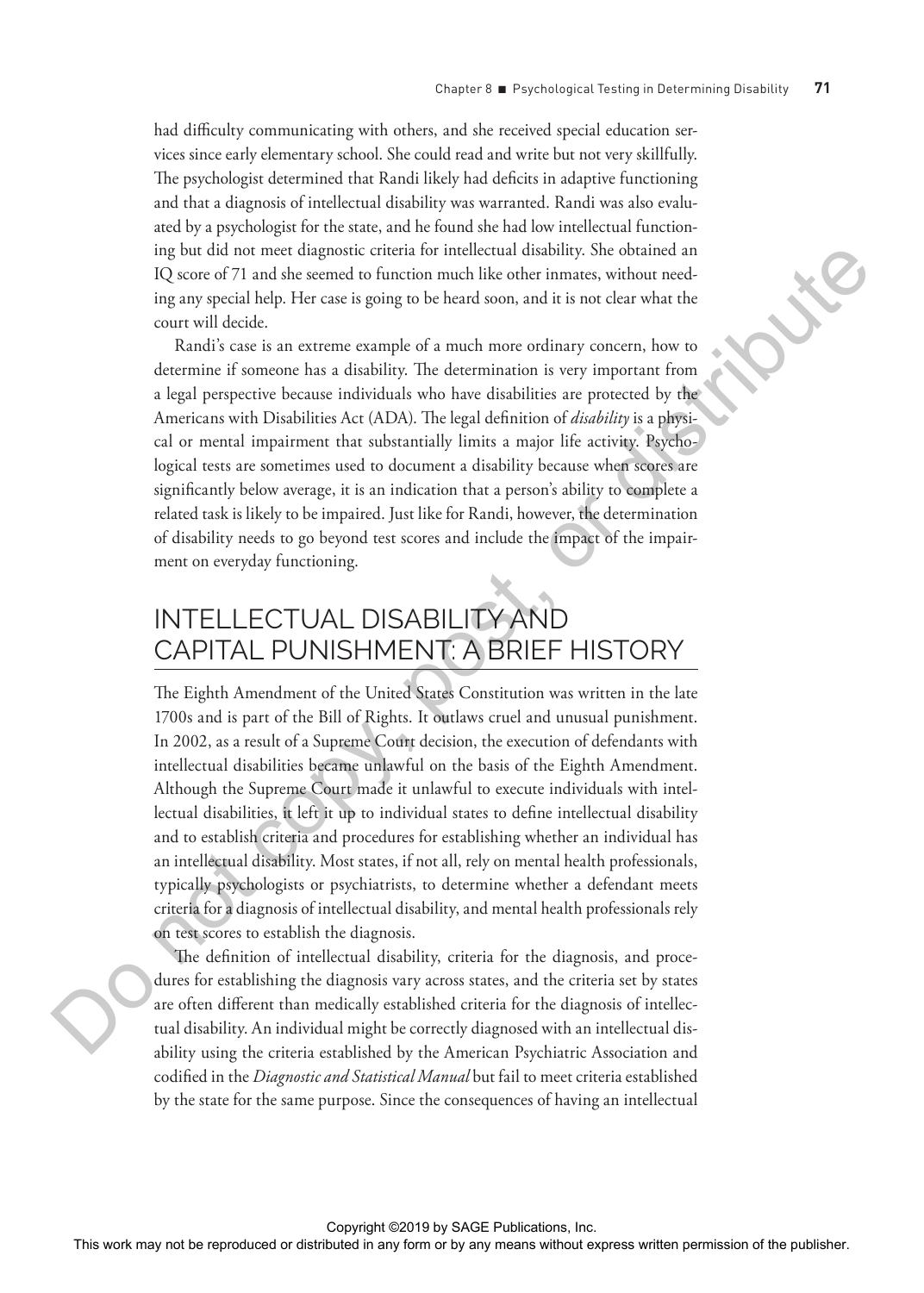disability are so high for a defendant on death row, establishing whether a defendant meets the state's criteria for intellectual disability is extraordinarily important and often hard fought by both the defense and prosecutor. There may be several experts testifying on both sides of the case.

In 2013, Freddie Lee Hall challenged his death penalty sentence before the Supreme Court. The issue before the court was whether it is constitutional for a state to use a fixed IQ score to determine whether a defendant is intellectually disabled and therefore exempt from the death penalty (*Hall v. Florida, 2012*). Mr. Hall had an IQ score of 71, and Florida required defendants to have an IQ score of ≤ 70 to be diagnosed with an intellectual disability. In the Supreme Court's ruling, set down in 2014, it is unconstitutional for a state to use a fixed IQ score. Mr. Hall was spared from execution.

Warren Hill, a defendant in Georgia, petitioned the Supreme Court to reverse the death penalty in his case the previous year, 2012. The state of Georgia requires a defendant to prove beyond a reasonable doubt that he or she is intellectually disabled to avoid execution, a different criteria than that established in Florida. However, several mental health clinicians agreed that Mr. Hill was intellectually disabled based on a "preponderance of the evidence," this fell short of the requirement that his intellectual disability be proven "beyond a reasonable doubt," a stricter standard. The Supreme Court declined to hear his case, and Warren Hill was executed in Georgia in January of 2015.

Prior to 2002, it was not unconstitutional to execute individuals with intellectual disabilities. In fact, in 1989, in *Penry v. Lynaugh*, the Supreme Court specifically ruled that execution of intellectually disabled individuals did not violate the Eighth Amendment. Thirteen years later, in *Atkins v. Virginia*, the Court decided otherwise, due to evolving standards of decency in the nation and changes in the point of view of state legislatures. The state of Georgia outlawed the execution of intellectually disabled people in 1986. Other states followed between 1989 and 2002, and by the time the Atkins case came before the Court, most states that allowed the death penalty did not allow it for individuals with intellectual disabilities.

This chapter considers the scientific issues relevant to the diagnosis of intellectual disability and the implications for public policy. In the case of Freddie Lee Hall, evaluation of intellectual disability was a matter of life and death. Diagnosing an individual with intellectual disability typically has milder, but still very important, ramifications. For example, individuals with intellectual disabilities are often eligible for financial support through the Social Security Administration and eligible for independent living, social, and vocational support through state agencies. Individuals who don't meet state established criteria for the diagnosis of intellectual disability (or for the purpose of obtaining Social Security benefits, criteria established by the Social Security Administration) may not be eligible for services even if they demonstrate a need for them. Suprame. Comes how becomes where the relations that is constituted for the relations cannot for the relations constrained in any form or between the publisher. Relation of the relations constrained in any form of the publ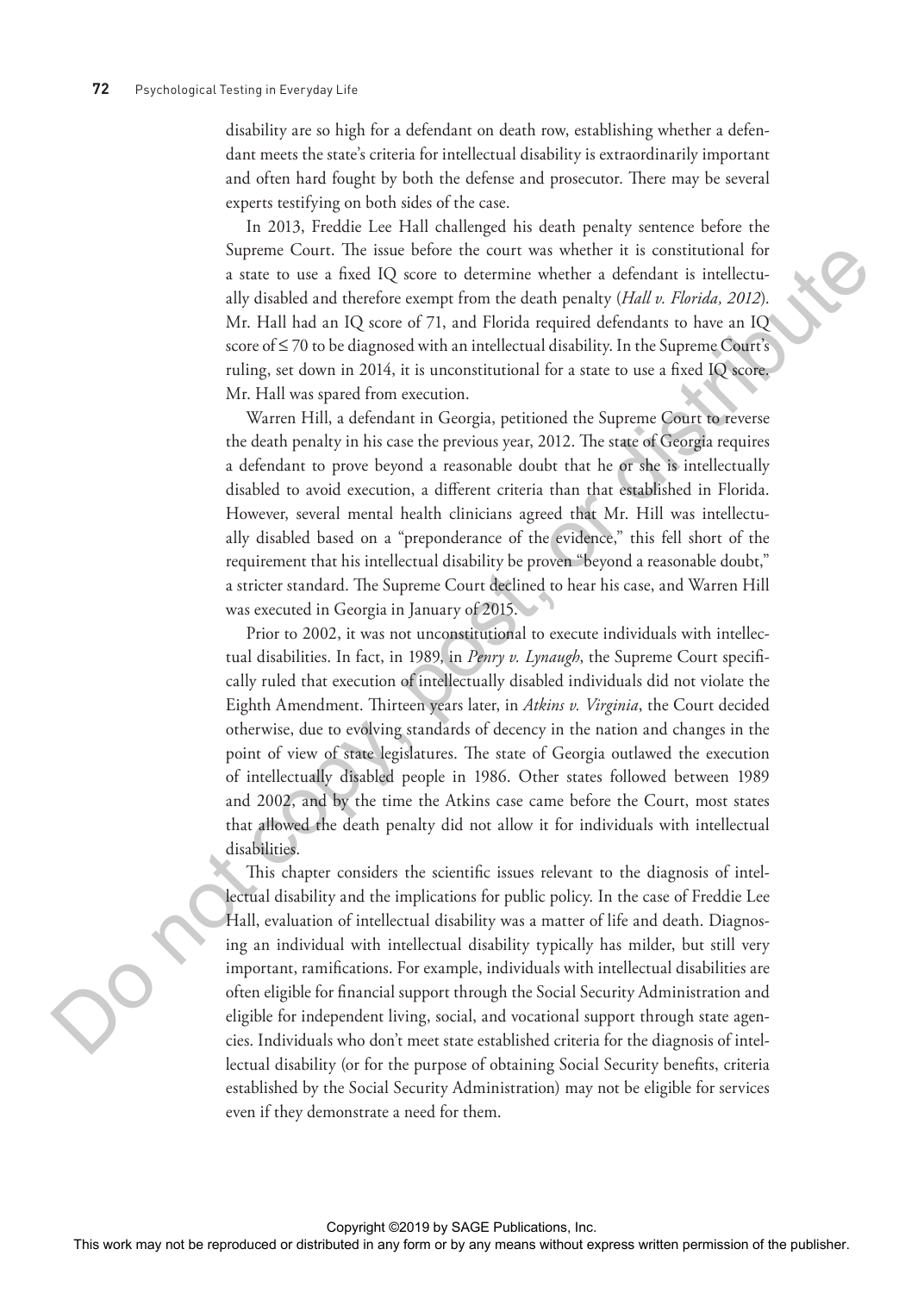# WHY DOES THE DEATH PENALTY VIOLATE THE EIGHTH AMENDMENT FOR DEFENDANTS WITH INTELLECTUAL DISABILITIES?

The death penalty is highly controversial. Although it is lawful under the constitution, that has not always been the case. As of this writing, the death penalty is permitted in 32 states and by the federal government, a number that has been in decline in recent years. In 2013, 39 inmates were executed (see www.bjs.gov for additional statistics). At the end of 2013, close to 3,000 inmates were in prison and sentenced to death in the United States. A small percentage have or might have an intellectual disability.

The constitution as interpreted by the Supreme Court permits the death penalty in a narrow range of circumstances. In any other circumstances, the death penalty violates the Eighth Amendment of the Constitution, the part of the Bill of Rights that bans cruel and unusual punishment.

The death penalty is reserved for the *worst of the worst* crimes. The crime must be so bad that it deserves the most extreme form of punishment. A case before the court in 1972, *Furman v. Georgia*, found that the death penalty could not be applied arbitrarily, to one person and not another who was convicted of a similar crime. Later cases before the Supreme Court found that the death penalty could only be applied for certain crimes or when there were aggravating circumstances, such as lack of remorse or prior convictions. In addition, a defendant could avoid the death penalty when it would otherwise apply if there were mitigating circumstances, such as a history of abuse.

Individuals who have intellectual disabilities are exempted from the death penalty because their limitations make them less culpable than those without limitations; they cannot be the worst of the worst. The intellectually disabled have a lower capacity for regulating their behavior than those without disabilities, and they have poorer capacities for decision making and moral reasoning. They also can't understand legal concepts as well as others, they are more vulnerable to outside pressures, and they are not as effective in assisting in their own defense (Haney, Weill, & Lynch, 2015). Juveniles and those defendants with mitigating factors, such as an abusive background, are exempt from the death penalty for similar reasons. The imposition of the death penalty is also not thought to be a deterrent to individuals with intellectual disabilities because they are less able to learn and make rational decisions based on abstract information. The death penalty is bigably contescential. Although it is inset<br>in the representive or the resp. As of the written the resp. As one been<br>the prediction of the content of the content or distributed in any means were<br>stati

## DEFINING INTELLECTUAL DISABILITY

Intellectual disability is defined by three important entities, the American Association for Intellectual and Developmental Disabilities (AAIDD), the American Psychiatric Association (APA), and the Social Security Administration (SSA).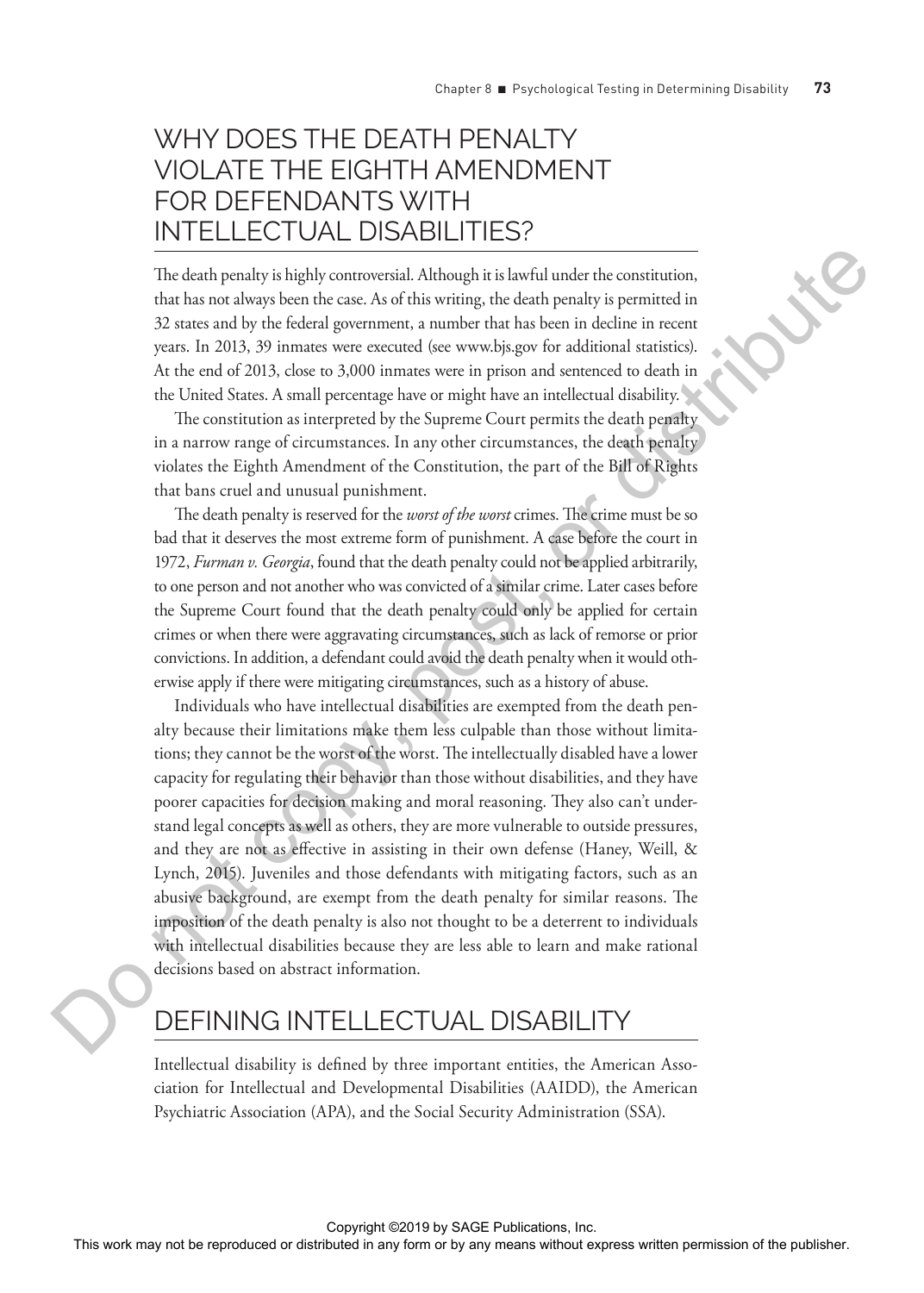#### From the AAIDD (2017):

Intellectual disability is a disability characterized by significant limitations in both **intellectual functioning** and in **adaptive behavior**, which covers many everyday social and practical skills. This disability originates **before the age of 18**.

Intellectual functioning—also called intelligence—refers to general mental capacity, such as learning, reasoning, problem solving, and so on. One way to measure intellectual functioning is an IQ test. Generally, an IQ test score of around 70 or as high as 75 indicates a limitation in intellectual functioning. (para 1)

Adaptive behavior is the collection of conceptual, social, and practical skills that are learned and performed by people in their everyday lives.

Conceptual skills—language and literacy; money, time, and number concepts; and self-direction.

Social skills—interpersonal skills, social responsibility, self-esteem, gullibility, naïveté (i.e., wariness), social problem solving, and the ability to follow rules/obey laws and to avoid being victimized.

Practical skills—activities of daily living (personal care), occupational skills, healthcare, travel/transportation, schedules/routines, safety, use of money, use of the telephone. (para 4)

Standardized tests can also determine limitations in adaptive behavior. (para 5)

This condition is one of several developmental disabilities—that is, there is evidence of the disability during the developmental period, which in the US is operationalized as before the age of 18. (para 6)

The APA provides diagnostic criteria for intellectual disability in the *Diagnostic and Statistical Manual* (APA, 2013), as follows:

#### Intellectual disability

Deficits in intellectual functions, such as reasoning, problem solving, planning, abstract thinking, judgment, academic learning, and learning from experience, confirmed by both clinical assessment and individualized, standardized intelligence testing.

Deficits in adaptive functioning that result in failure to meet developmental and sociocultural standards for personal independence and social responsibility. Without ongoing support, the adaptive deficits limit functioning in one or more activities of daily life, such as communication, social participation, and independent living, across multiple environments, such as home, school, work, and community. **Under the representation** of the representation of the representation of the publisher. The reproduced or distributed in a set of the publisher. The representation of the publisher of the publisher. Set of the publisher

Onset of intellectual and adaptive deficits during the developmental period. (p. 33)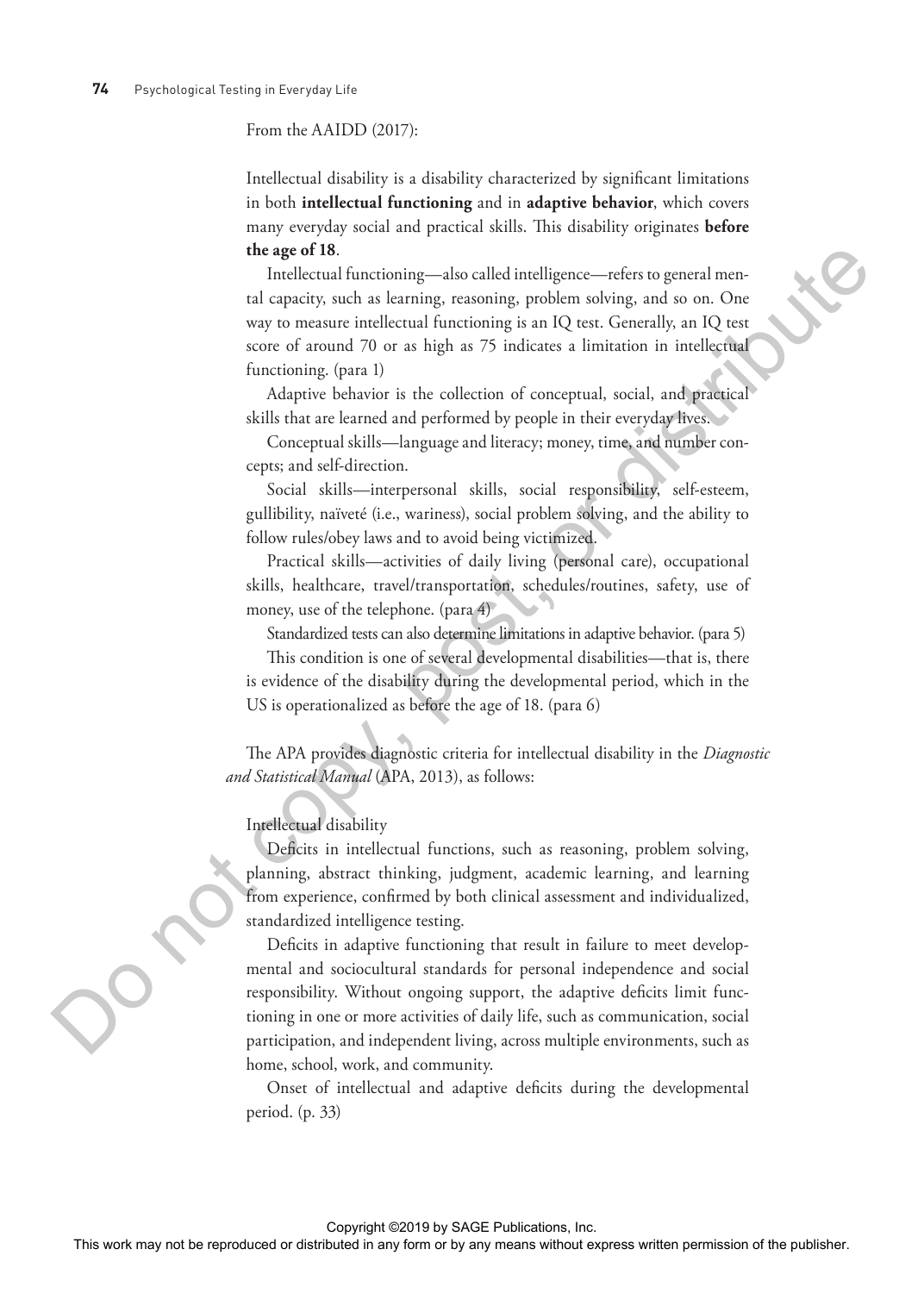The Social Security Administration's definition of intellectual disability, or in their nomenclature, intellectual disorder, was recently revised. An individual applying for disability benefits on the basis of having an intellectual disorder, or claimant, must show "significantly subaverage general intellectual functioning; significant deficits in current adaptive functioning; and (that) the disorder manifested before age 22" (Social Security Administration, n.d., para 14). The determination of intellectual disorder for the Social Security Administration follows precise rules, depending on the level of cognitive inability. Claimants who are so cognitively disabled that they are unable to participate in standardized testing must show that they are dependent on caregivers for personal needs such as bathing. Individuals who are able to participate in testing must have a Full Scale IQ of 70 or below or a Full Scale IQ between 71−75 and a Performance or Verbal IQ below 70 on a standardized test of intellectual functioning. In addition, claimants must show

Significant deficits in adaptive functioning currently manifested by extreme limitation of one, or marked limitation of two, of the following areas of mental functioning:

- A. Understand, remember, or apply information (see 12.00E1); or
- B. Interact with others (see 12.00E2); or
- C. Concentrate, persist, or maintain pace (see 12.00E3); or
- D. Adapt or manage oneself (see 12.00E4);
- E. For all individuals, the condition must have manifested prior to age 22.

# LABELING AND DESCRIBING INTELLECTUAL DISABILITIES

The labels for intellectual disability change over time, most recently from mental retardation to intellectual disability, which is less stigmatizing and reflects current usage by professional associations, including the American Psychiatric Association (APA), the American Psychological Association (APA), and the American Association for Intellectual and Developmental Disabilities (AAIDD), formerly known as the American Association for Mental Retardation (AAMR). In addition, labels for the severity of an intellectual disability are applied based on the individual's level of intellectual and adaptive functioning. Individuals with moderate or severe intellectual disability are not able to function without a lot of assistance. There would not typically be a question of their culpability for a crime. This is a complete that the reproduced or distributed in any the reproduced or distributed in any means when the reproduced or the representation of the representation of the publisher. The representation of the publisher

Individuals who have mild intellectual disability, especially those with IQ scores at the upper ends of the IQ range used to establish the diagnosis (those with IQs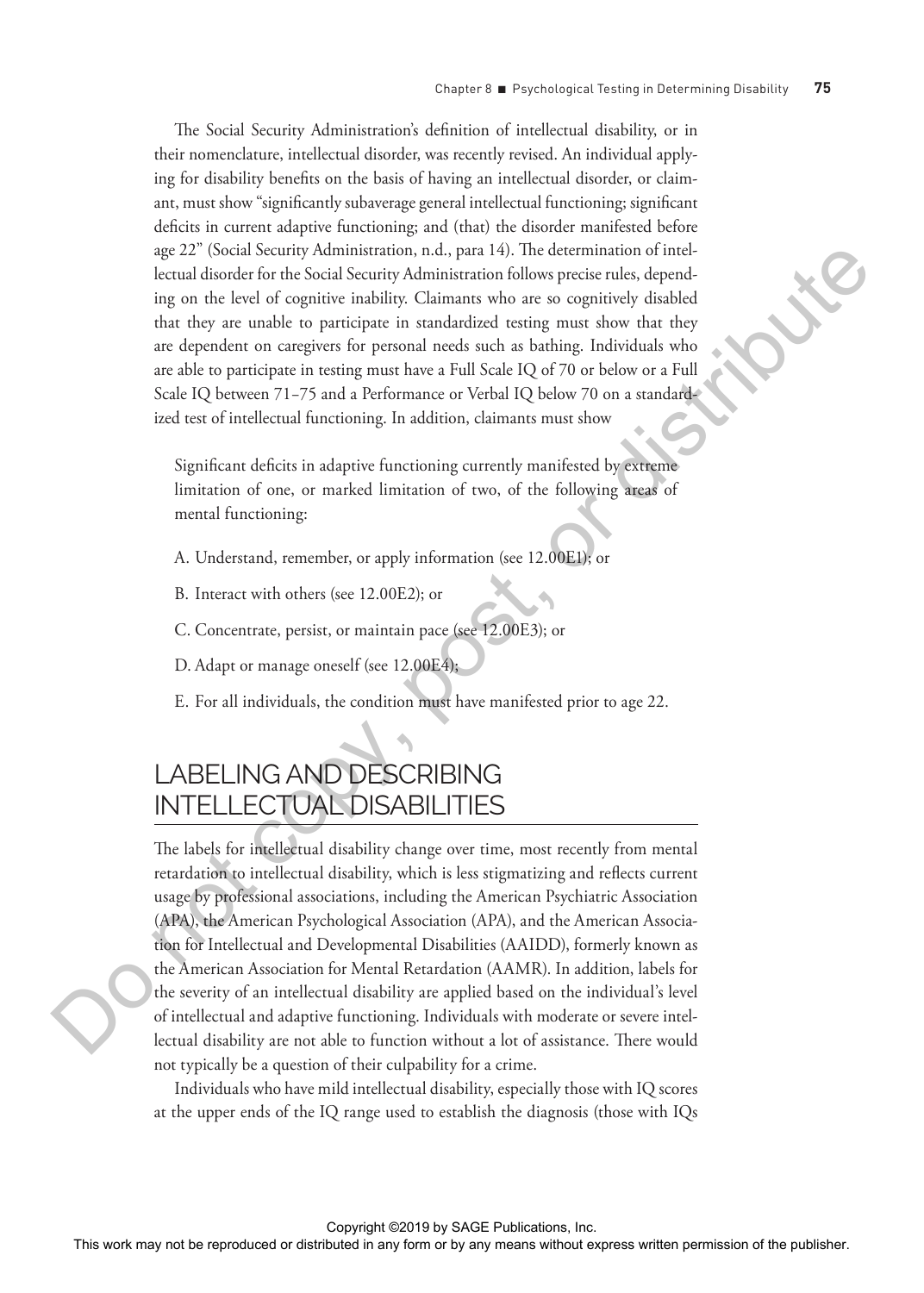close to 70), are often able to function independently and might have basic academic and work skills. They might live on their own in the community and have a spouse and children. However, they learn more slowly and with more repetition than others, even if the material is simple and concrete, and they will be unable to grasp complex material or abstract concepts.

# DIAGNOSING INTELLECTUAL DISABILITY: IQ TESTING

As is evident in the above definitions, no matter who sets the criteria or what the criteria are, determining if someone is intellectually disabled requires evidence of limitations in intellectual functioning, typically based on individual administration of a test of intellectual functioning, an IQ test. There are several options, but the Wechsler tests are widely used measures of intellectual functioning for children and adults. Other tests of intellectual functioning include the Stanford-Binet Intelligence Scales (SB5), the Kaufman Assessment Battery (KABC-II), and the Woodcock Johnson Tests of Cognitive Ability (W-J III NU Complete). The Wechsler scales, the Wechsler Intelligence Scale for Children-V (WISC-V) and the Wechsler Adult Intelligence Scale-IV (WAIS-IV), are the most widely used tests and are used here as an example. They have a great deal of empirical support.

The Wechsler scales assume a normal distribution of intelligence in the population, that is, that intelligence is distributed in the population on a bell curve with most people being in the average range, at the top of the curve, and fewer people well above or well below average, at the edges of the curve. The Wechsler scales include several different subtests, each measuring specific cognitive abilities, and results are combined into index scores and an overall score, or Full Scale IQ (Intelligence Quotient, a ratio between intellect and age). The mean score is 100, and the standard deviation is 15. Approximately 2.5% of the population scores two standard deviations above the mean, and the same percentage scores two standard deviations below the mean. The 2.5% of individuals who score approximately 70 or below are the group of people considered intellectually disabled, presuming they meet the other criteria for the diagnosis, deficits in adaptive functioning and onset in childhood or adolescence. DIAGNOSING INTELLECTUAL<br>
DISABILITY: IQTESTING<br>
As is evident in the above distributions, no matter vision the threaties may not<br>interimal permission in any form or butted in the publisher may include<br>the publisher or dis

# MEASUREMENT ERROR

For all tests of intellectual functioning, scores are estimates of a true score, rather than the exact true score, because of the presence of measurement error when testing human subjects. The true score lies within a range of scores. One can say with confidence, for example, that there is a 95% chance that a test subject's true score is between 94 and 106 if he or she obtains a Full Scale IQ of 100. On any given day, there is a 95% chance that he or she would score between a 94 and a 106, assuming all else is held constant.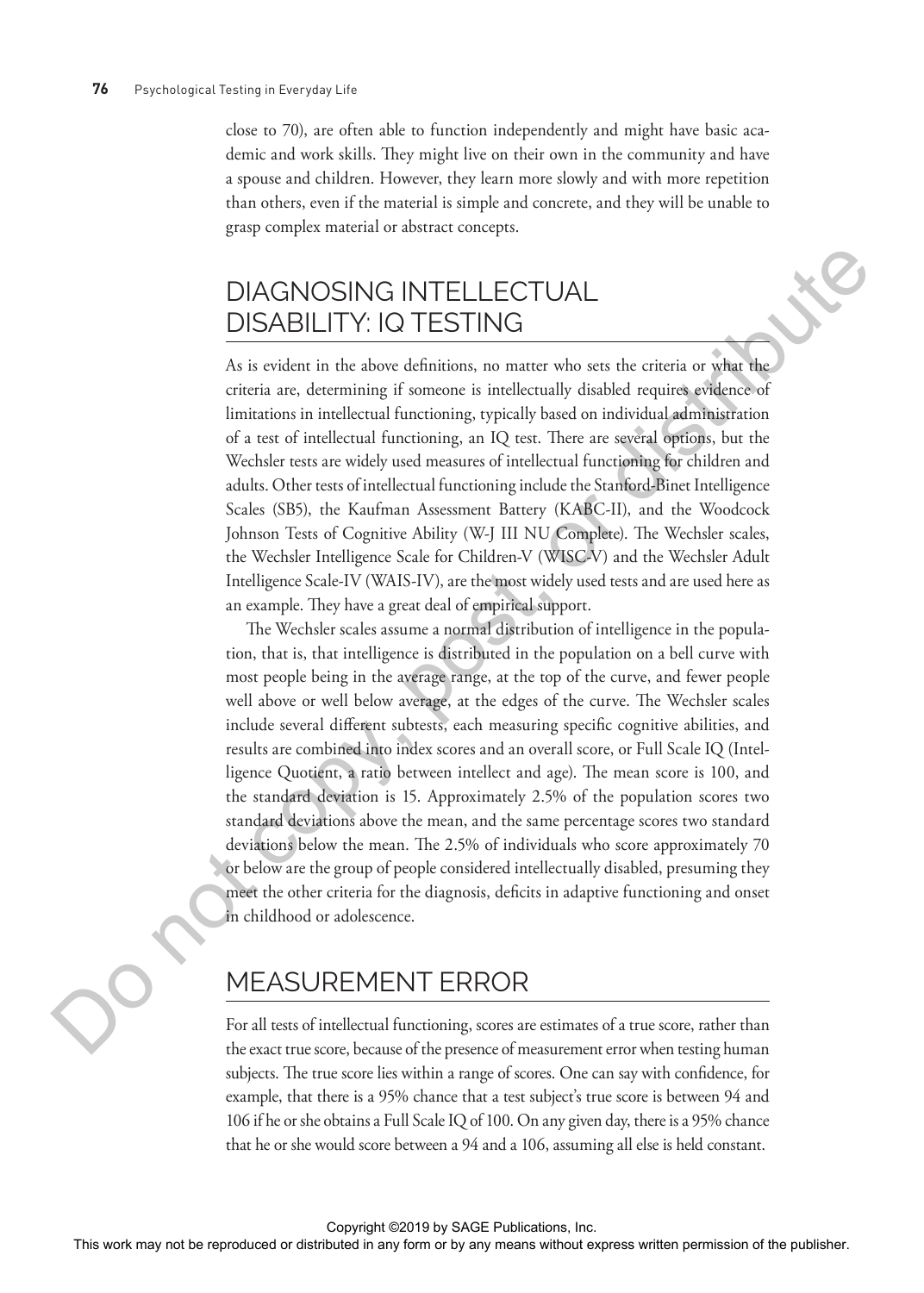Thus, an IQ score of 71, like that obtained by Freddie Lee Hall, is correctly interpreted as a true score which lies between 68 and 76, based on a 95% confidence interval (Wechsler, 2008). The lower end of the confidence interval falls in the range of mild intellectual disability. The upper end does not. However, an individual with an IQ of 71 meets DSM-5 diagnostic criteria for mild intellectual disability if he or she also has adaptive functioning deficits (see below) and the age of onset of low intellectual functioning was during childhood or adolescence.

The Supreme Court ruled against Florida in Freddie Lee Hall's case because Florida's criteria, which required a fixed score of 70 or below, did not account for measurement error and was inconsistent with standard practice.

### FLYNN EFFECT

Another problem that arises when interpreting IQ scores that are close to 70 on an IQ test is the Flynn effect (see Miller, Lovler, & McIntire, 2013). Tests like the Wechsler scales are revised about every 20 years. They are normed correctly, with 100 as the mean and a standard deviation of 15, but over time test scores go up, and someone who would have obtained a score of 100 when the test was first administered will, in general, obtain a higher score in later years of the test.

Thus, if Jane obtains a score of 72 in year 20 of the revision, it would be equivalent to a score of 66 if the test was administered in earlier years (Trahan, Stuebing, Fletcher, & Hiscock, 2014), clearly in the range of mild intellectual disability. In practice, clinicians do not typically correct for the Flynn effect, but there is a great deal of controversy over whether they should in high-stakes situations, such as death penalty cases (Hagan, Drogin, & Guilmette, 2010).

# PRACTICE EFFECTS

A third problem that comes up in death penalty and other high-stakes testing situations is the effect of practice. If an IQ test is repeated within a year, certain test scores typically increase because of the impact of practice. If a defendant is given an IQ test in January by the defense, and the same test is repeated six months later by a psychologist for the state, the score on the second administration is likely to be higher (Estevis, Basso, & Combs, 2012). In a case in which the IQ hovers around 70, the increase could make a difference in whether the defendant is exempt from the death penalty. distributed in the relation between the relation in the relation (section) to the relation or distributed in any form or the same of The Superno Control taking in Erich in Franklin (see Figure ). The same the means were r

## MALINGERING

Finally, defendants on death row are typically highly motivated to respond to IQ tests in such a way that they are diagnosed with an intellectual disability, so they can avoid execution. They can malinger, that is, make a poor effort and get a low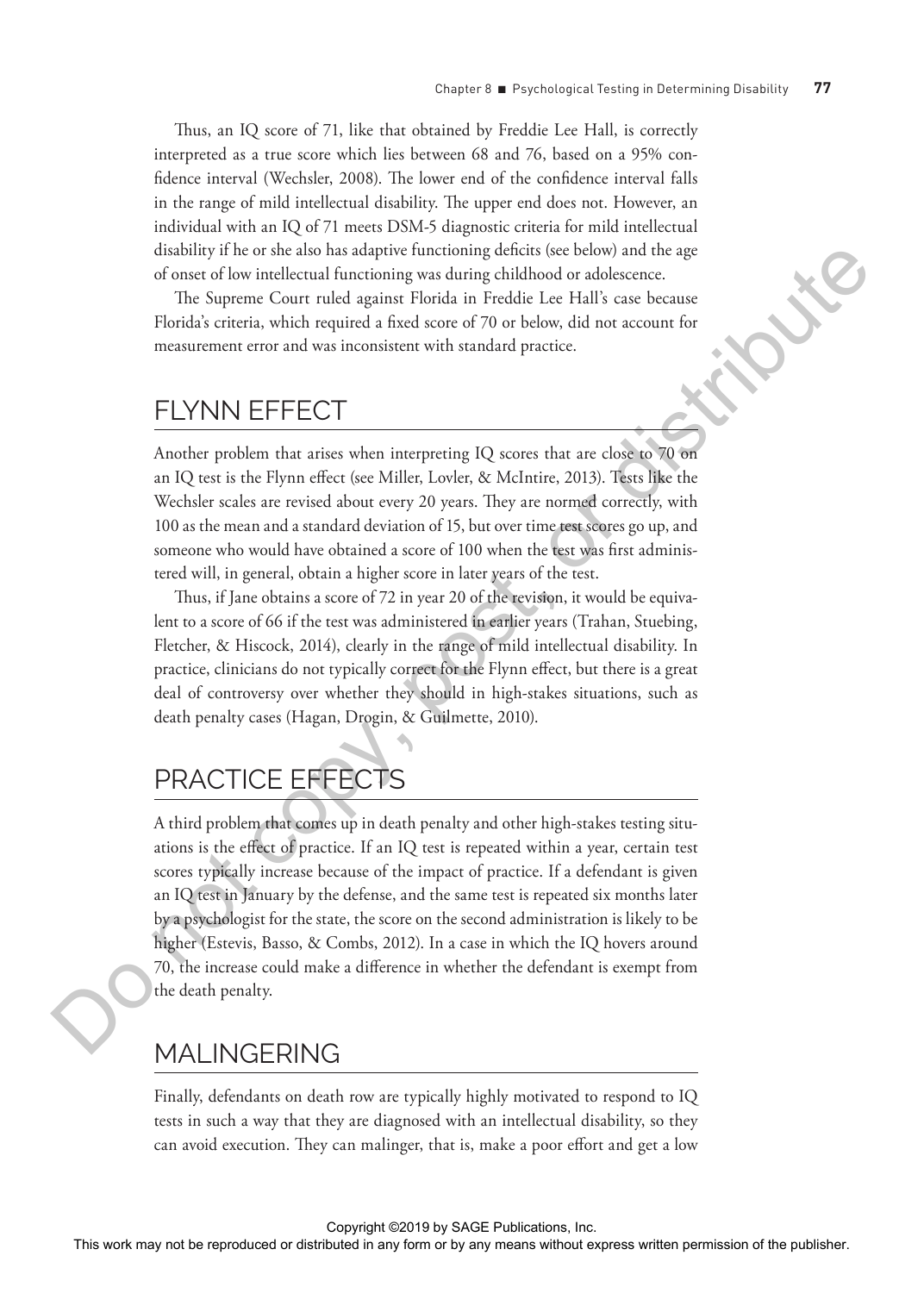score. However, the diagnosis of intellectual disability is only made if there are deficits in adaptive functioning and if the age of onset was prior to adulthood (in addition to evidence of low intellectual functioning). School and other records might rule out the diagnosis of intellectual disability even when a defendant obtains a low score on an IQ test.

# DIAGNOSING INTELLECTUAL DISABILITY: ASSESSMENT OF ADAPTIVE FUNCTIONING

In addition to a low IQ, the diagnosis of intellectual disability requires deficits in adaptive functioning, such as below average skills in communication, self-care, daily living skills, and social skills. Deficits in adaptive functioning can be determined on the basis of scores on standardized, norm-referenced measures of adaptive functioning. These are tests given to *informants* to complete about someone they know well: a parent could be an informant for a child or a caregiver could be an informant for an adult. Tests of adaptive functioning are administered by interview or in a paper and pencil format. The Vineland Adaptive Behavior Scales-II (VABS-II; Sparrow, Cicchetti, & Balla, 2005) is a good example of a measure of adaptive functioning, but there are others as well. The VABS-II assesses the following domains: communication, daily living skills, and socialization with supplemental scales for motor skills and maladaptive behavior. Each of the domains is subdivided into narrower areas of functioning. To meet diagnostic criteria for mild intellectual disability, the individual must receive a score in the deficit range in at least one area. This method is a state of the repression of the representation or the representation or a state of the reproduced or distributed in any means where the representation of the publisher line and in a state was not be repress

For defendants in death penalty cases there are unique problems associated with standardized measures of adaptive functioning. The skills for living in a prison environment are very different than those required for living in the community, so it may not be possible to assess adaptive functioning. In addition, informants may not be available to contribute to the assessment, and if they are available they may be highly motivated to portray the defendant as having a low level of adaptive functioning so he or she will be spared the death penalty.

# IS RANDI INTELLECTUALLY DISABLED? A BRIEF CASE STUDY

In this imagined case, the court agreed with the state's position that Randi was not intellectually disabled because the evidence of intellectual disability in childhood was inconsistent, and her IQ score was in a range that could be interpreted as above the cutoff for intellectual disability. In addition, it was not clear that Randi had deficits in adaptive functioning. Randi's attorney was planning to appeal. She was obtaining more evidence of intellectual disability in childhood from Randi's family as well as more evidence that Randi had, and still has, adaptive-functioning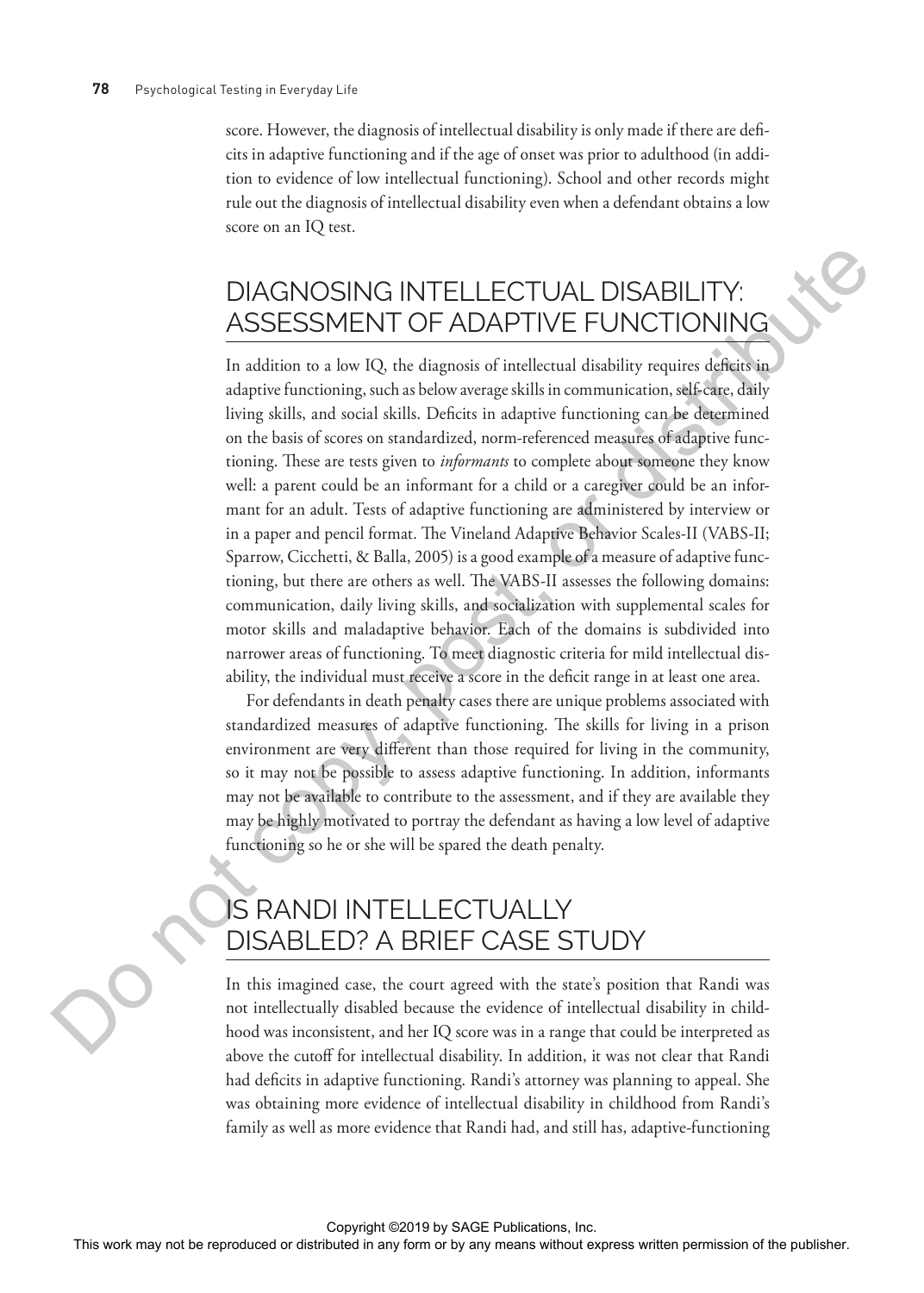challenges consistent with intellectual disability. She also was going to have Randi reevaluated with a different assessment instrument because she believes that practice effects resulted in an increase in Randi's IQ score. She thinks she can make a good case.

# **CONCLUSION**

The assessment of intellectual disability for defendants on death row has extraordinary ramifications. Those inmates who fall in the *gray zone*, where the diagnosis is uncertain, present real problems for assessment, as described above. Psychological testing, especially for IQ, serves a uniquely important role in death penalty cases. There can be a lot of conflict over whether an individual has an intellectual disability, with the state arguing that he or she does not and the defense arguing otherwise. Very small differences in test scores can make a big difference in the outcome of the case, to a far greater extent than in other circumstances. CONCLUSION<br>
The assessment of involunced distribute for distribution on distributed ideo-<br>
in any non-finitential control in any form or by any means when the distributed in any permission of the publisher.<br>
in any permis

Even in less dramatic situations, the assessment of disability can be challenging. A few points on an IQ test or on another psychological test can determine if an individual is eligible for certain benefits or services. It is important to remember that the individual is not more or less disabled; instead, he or she meets or doesn't meet a legal standard for disability. The cutoff is socially determined, and to some extent, it is arbitrary.

#### **Discussion Questions**

- 1. If you were asked to evaluate a defendant on death row would you do it? What factors would you consider in making your decision?
- 2. What are some of the challenges in measuring intellectual functioning in the general

population? What additional challenges are there when the stakes are as high as they are for those facing the possibility of execution?

3. Can intelligence be measured fairly and accurately for everyone?

#### **Research Ideas**

- 1. How have concepts of intellectual disability changed over time? Conduct a literature review and discuss the evolution of the concept of intellectual disability from the earliest writing about it until the present.
- 2. Examine at least two different theoretical views of intellectual functioning and discuss the implications for measurement.
- 3. What are the challenges in measuring adaptive functioning and how have they been addressed?